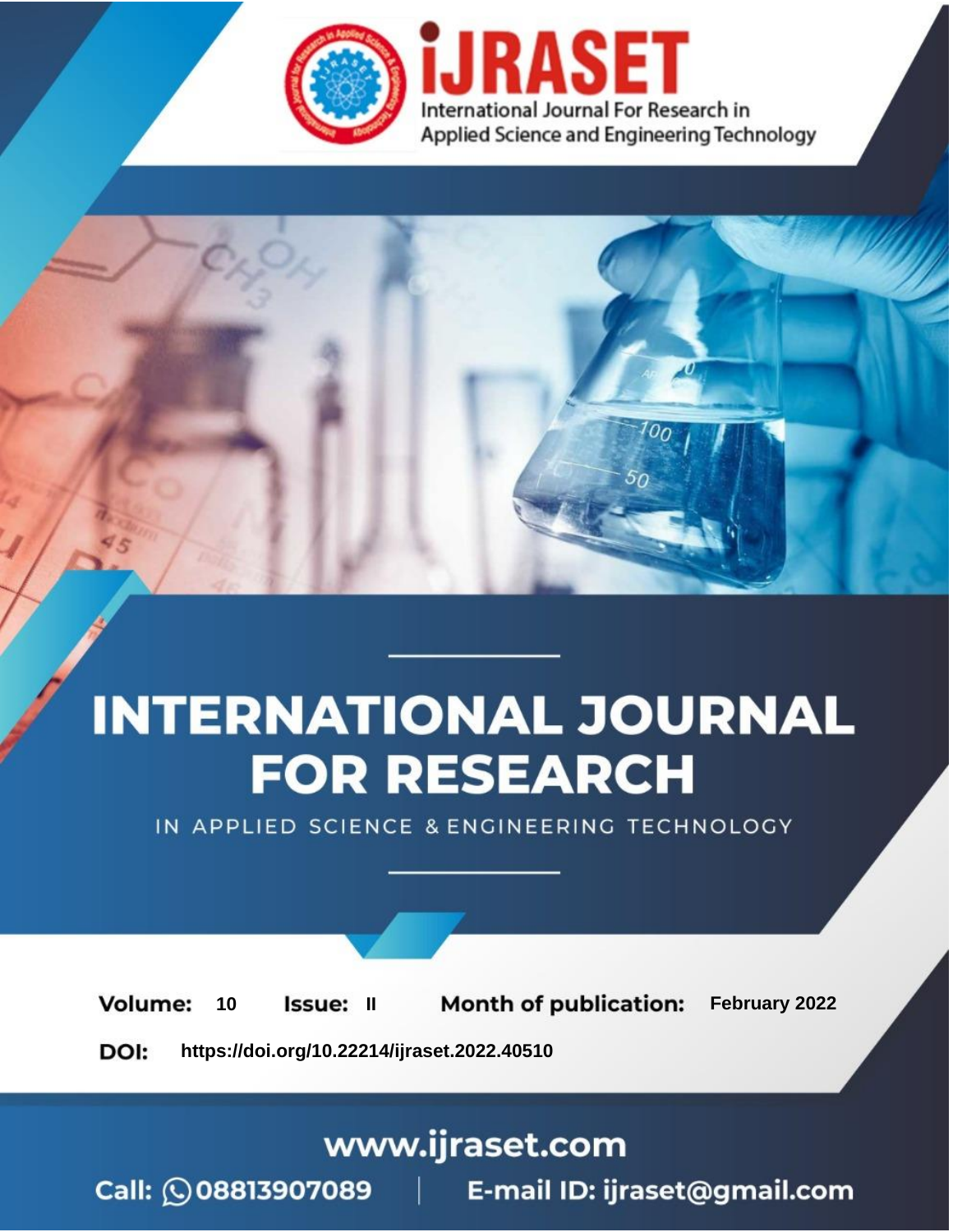

### **Synthesis and Spectral Studies of Hydantoin Derivativatives of Imidazo [2,1-b][1,3,4] Thiadiazoles**

Ravi S. Naik

*Mahantswamy Arts, Science and Commerce College, Haunsbhavi, Karnataka, India*

*Abstract: The present article describes the synthesis of Imidazo[2,1-b][1,3,4]thiadiazoles bearing pharmacologically important hydantoin molecules. To synthesize the targeted molecules several imidazothiadiazoles were prepared by condensation of 2- Amino-5-(4-fluorobenzyl)-1,3,4thiadiazole with phenacyl bromides. Which were subsequently subjected to Knoevenagel condensation to afford the hydantoin derivatives. Structures of newly synthesized molecules were confirmed by IR, NMR and Mass spectral studies.*

*Keywords: Thiadiazole, Imidazothiadiazole, hydantoin, Vilsmeier Haack reaction*

#### **I. INTRODUCTION**

Heterocyclic compounds have diverse range of applications. They have been predominantly used as pharmaceuticals  $\frac{1}{1}$ , agrochemicals and veterinary products. They are also used as sanitizers, developers, antioxidants, corrosion inhibitors, copolymers, dye stuff  $2$  etc. In particular, fused heterocycles are important constituents of many available therapeutics agents. Naturally heterocyclic aromatic compounds are widely distributed in animal and plant tissues. Heterocyclic compounds possess diversified biological activities, because they are having ability to bind reversibly to proteins. Medicinal chemistry involves great utilization of heterocyclic compounds by converting them into potent biological agents. Recently many researchers work to synthesize and screen fused heterocyclic compounds against variety of different receptors, yielding several active compounds. Among such cyclic systems is imidazole fused with 1,3,4-thiadiazole moiety, imidazo[2,1-b][1,3,4]-thiadiazoles <sup>3</sup>, which contains a bridgehead nitrogen atom. Imidazo[2,1-b] [1,3,4]thiadiazoles exhibit a diverse array of biological activities, such as anticancer <sup>4</sup>, antitubercular <sup>5</sup>, antibacterial <sup>6</sup>, antifungal<sup>7</sup>, anticonvulsant, and antitumor  $8,9$ . Imidazo[2,1-b] [1,3,4]thiadiazole is somewhat structurally close to Levamisole, a well- known potential antitumor agents and immunomodulator <sup>10</sup>. Further, hydantoin nucleus is integral part of many biologically active compounds such as anti-arrhythmic, anti-convulsive and antitumor agents.<sup>11,12</sup> The observed activities do not arise from the hydantoin nucleus itself but from different substituents that have been appended to it. In the light of above observations and facts, efforts were made to combine the two afore mentioned moieties in a single frame work to exploit the expected biological outcome.

#### **II. RESULT AND DISCUSSIONS**

The synthetic approach followed for the preparation of said heterocycle derivatives is depicted in the following scheme.



**Scheme** 

The work carried out in the present investigation includes preparation of 5-formyl imidazo[2,1-b] [1,3,4]thiadiazoles and the Knoevenagel condensation with active methylene compound: hydantoin. For the preparation of formyl derivatives of imidazo[2,1 b][1,3,4]thiadiazoles **(1a-e**) literature procedure is followed in which, Imidazothiadiazoles were subjected to Vilsmeier Haack reaction in DMF and POCl<sub>3</sub> mixture.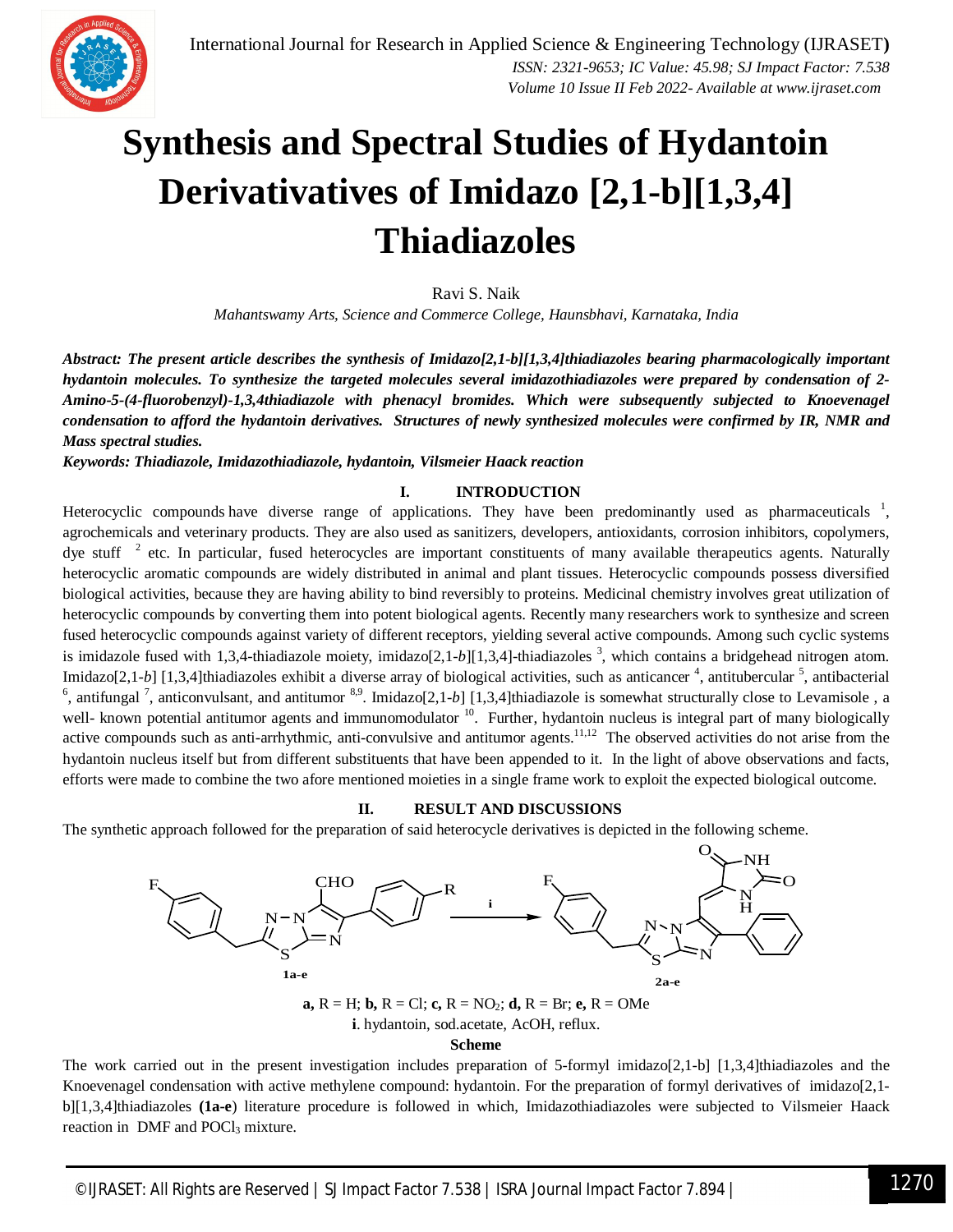

International Journal for Research in Applied Science & Engineering Technology (IJRASET**)**

 *ISSN: 2321-9653; IC Value: 45.98; SJ Impact Factor: 7.538 Volume 10 Issue II Feb 2022- Available at www.ijraset.com*

The structure of the formyl derivatives were confirmed by referring already reported data in which C-5 proton of Imidazothiadiazole disappeared and aldehydic proton appeared around  $10.00 \delta$  ppm. Formyl imidazothiadiazoles on knoevenagel condensation with hydantoins in acetic acid in presence of fused sodium acetate yielded the respective derivatives **(2a-e**). The reaction was found to be completed in 8-10 hours to give intense yellow color solid. Furthermore these derivatives were obtained with a high degree of purity After the condensation, the reaction mixture was extensively worked up in chloroform and the solvent was distilled off when a sticky residue obtained was triturated with petroleum ether to afford orange color solid in low yield. The IR spectra of hydantoin derivative exhibited bands in the region around  $1640 \text{cm}^{-1}$ ,  $1730 \text{cm}^{-1}$  and  $3430 \text{cm}^{-1}$  corresponding to  $-{\rm CONH}$ ,  $-{\rm CO}$  and  $-{\rm NH}$  groups respectively. Further the structures were established by the <sup>1</sup>H NMR spectra, where the aldehydic proton disappeared and vinylic proton resonated in the region  $\delta$  6.45-6.56 as singlet and two broad singlets were observed around at  $\delta$  11.2 and 12.3 for –NH protons which disappeared on deuteration. However in  $H$  NMR spectra the vinyl proton was found to be merged with aromatic protons. All these derivatives were analyzed by spectral data and the results are given in the experimental part.

#### **III. EXPERIMENTAL**

Preparation of 5-[2-(4-Fluorobenzyl)-6-arylimidazo[2,1-b][1,3,4]thiadiazol-5-ylmethy lene]imidazolidine-2, 4-dione (2a-e):

*General method*: A mixture of 2-(4-Fluorobenzyl)-6-arylimidazo[2,1-b][1,3,4] thiadiazole-5-carbaldehydes, (0.01mol) and hydantoin (0.01mol) in glacial acetic acid (10mL) in presence of fused sodium acetate (2gm) was refluxed for 10hr. The yellow solid formed on cooling was filtered off and recrystallized from proper solvent.

5-[2-(4-Fluorobenzyl)-6-phenylimidazo[2,1-b][1,3,4]thiadiazol-5-ylmethylene] imidazolidine-2,4-dione (2a) Bright yellow color crystals (DMF), yield 92%, m.p. 263-265°C; IR (KBr) νcm-1 : 3443, 3214, 2924, 2853, 1735, 1642; <sup>1</sup>H NMR (300MHz, DMSO, *d6*)  $\delta$ : 4.50 (s, 2H, CH<sub>2</sub>), 6.46 (s, 1H, =CH), 7.62-7.70 (m, 9H, Ar-H), 11.20 (s, 1H, NH, D<sub>2</sub>O exchangeable).

5-[6-(4-Chlorophenyl)-2-(4-fluorobenzyl)imidazo[2,1-b][1,3,4]thiadiazol-5-ylmethylene] imidazolidine-2,4-dione (2b) Bright yellow color solid (DMF), yield 90%, m.p. 279-281°C; IR (KBr) vcm<sup>-1</sup>: 3433 3221, 2920, 2861, 1729, 1640; <sup>1</sup>H NMR (300MHz, DMSO,  $d_6$ ) δ: 4.58 (s, 2H, CH<sub>2</sub>), 6.61 (s, 1H, =CH), 7.24-7.98 (m, 8H, Ar-H), 11.31 (s, 1H, NH, D<sub>2</sub>O exchangeable).

5-[6-(4-Bromophenyl)-2-(4-fluorobenzyl)imidazo[2,1-b][1,3,4]thiadiazol-5-ylmethylene]imidazolidine-2,4-dione (2c) Yellow color amorphous solid (DMF), yield 90%, m.p. 276-278°C; IR (KBr) vcm<sup>-1</sup>: 3438, 3221, 2920, 2852, 1730, 1641; <sup>1</sup>H NMR (300MHz, DMSO,  $d_6$ ) δ: 4.60 (s, 2H, CH<sub>2</sub>), 6.48 (s, 1H, =CH), 7.36-7.86 (m, 8H, Ar-H), 11.20 (s, 1H, NH, D<sub>2</sub>O exchangeable).

5-[2-(4-Fluorobenzyl)-6-(4-nitrophenyl)imidazo[2,1-b][1,3,4]thiadiazol-5-ylmethylene] imidazolidine-2,4-dione (2d) Yellow color solid (DMF), yield 93%, m.p. 291-293°C; IR (KBr) vcm<sup>-1</sup>: 3441, 3224, 2922, 2854, 1730, 1640; <sup>1</sup>H NMR (300MHz, DMSO, *d*<sub>6</sub>) δ: 4.69 (s, 2H, CH2), 6.71 (s, 1H, =CH), 7.26-8.12 (m, 8H, Ar-H), 11.31 (s, 1H, NH, D2O exchangeable

5-[2-(4-Fluorobenzyl)-6-(4-methoxyphenyl)imidazo[2,1-b][1,3,4]thiadiazol-5-ylmethylene] imidazolidine-2,4-dione (2e) Yellow color granules (DMF), yield 91%, m.p. >300°C; IR (KBr) vcm<sup>-1</sup>: 3434, 3219, 2920, 2854, 1730, 1641; <sup>1</sup>H NMR (300MHz, DMSO,  $d$ <sup>6</sup>) δ: 3.86 (s, 3H, OCH<sub>3</sub>), 4.56 (s, 2H, CH<sub>2</sub>), 6.50 (s, 1H, =CH), 7.34-7.99 (m, 8H, Ar-H), 11.0 (s, 1H, NH, D<sub>2</sub>O exchangeable), 11.91 (s, 1H, NH, D2O exchangeable).

#### **IV. CONCUSION**

Keeping in view of the diverse medicinal applications of fused heterocycles and hydantoins, attempts were made to bring the two biologically potent Imidazo[2,1-b][1,3,4]thidiazles and hydantoin in a single molecular framework to see the additive and effective avtivities and its study is underway.

#### **REFERENCES**

- [1] Czarnik; Acc.Chem.Res, 1996, 29, 112
- [2] A. Kozikowski ; Comphrensive Heterocyclic Chemistry, Pergamon Press,1984,1,567
- [3] Oleson, J.J., Slobada, A., Troy, W.P., Halliday, S.L., Landes, M.J., Angier, R.B., Semb, K., Cyr, J., and Williams, J.H., J. Am. Chem. Soc., 1955, vol. 77, 6713
- [4] Terzioglu, N., and Gursoy, A., Eur. J. Med. Chem., 2003, vol. 38, 781.
- [5] Kolavi, G., Hegde, V., Khazi, I.M., and Gadad, P., Bioorg. Med. Chem., 2006, vol. 14, 3069.
- [6] Gadad, A.K., Mahajanshetti, C.S., Nimbalkar, S., and Raichurkar, A., Eur. J. Med. Chem., 2000, vol. 35, 853.
- [7] Andotra, C.S., Langer, T.C., Kotha, A., J. Ind. Chem.Soc., 1997, vol. 72, 125.
- [8] Khazi, I.A.M., Mahajanshetti, C.S., Gadad, A.K., Tarnalli, A.D., and Sultanpur, C.M., Arzneimittelforschung, 1996, vol. 46, 949.
- [9] Andreani, A., Leonia, A., Locatelli, A., Morigi, R., Rambaldi, M., Simon, W.A., and SennBilfinger, J., Arzneimittelforschung, 2000, vol. 50, 550
- [10] Amery, W.K., Hoerig, C.H., Fenichel, R.I., Chirigos, M.A., and Dekker, M., Immune Modulation Agents and Their Mechanism, New York: Marcel Dekker, 1984, 383.
- [11] Williams, D.A.; Lemke, T.L. Foye's Principles of Medicinal Chemistry,  $5^{th}$  ed.; Lippincott Williams & Wilkins: Philadelphia, 2002.
- [12] Kleemann, A.; Engel, J.; Kutscher, B.; Reichert D. Pharmaceutical Substances, Synthesis, Patents, Applications, 4 thed.; Thieme: Stuttgart, **2001**.